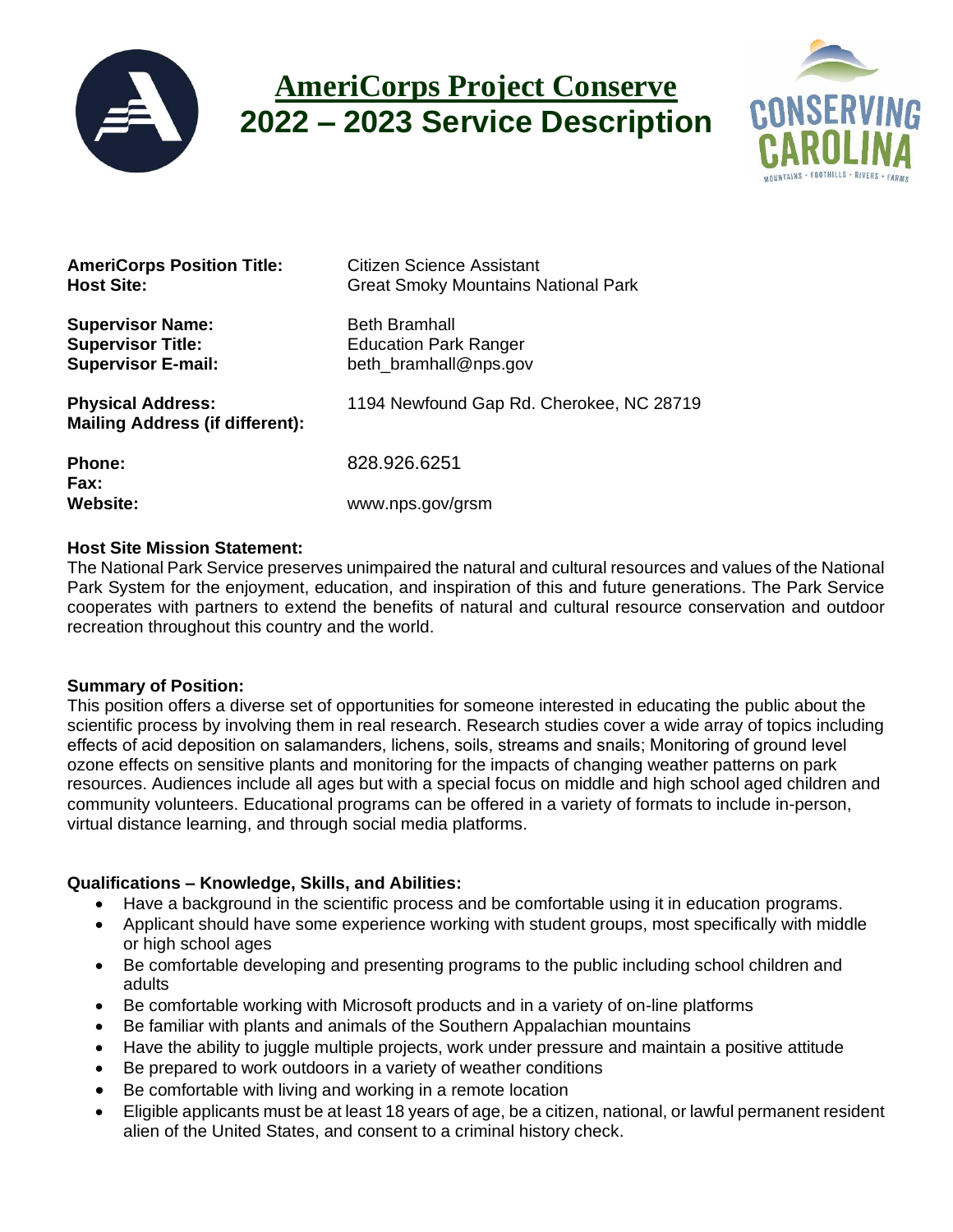# **Preferred Service Hours / Weekly Schedule:**

Monday – Friday,  $8:00 - 4:30$  with some occasional Saturday or evening work

*PLEASE NOTE: In addition to fulfilling host site service responsibilities, all Project Conserve members are required to fully participate in team trainings, service projects and statewide AmeriCorps events. Project Conserve team events will occur approximately twice per month in locations throughout the service area and may require one or two overnight stays.*

#### **Position Responsibilities and Duties:**

#### **CONSERVATION EDUCATION (75%)**

The AmeriCorps member will present environmental education programs to primarily middle and high school audiences. Most programs are part of our citizen science educational offerings for area schools. Other education activities will involve working with partnering organizations who bring youth out to the park in the summer months for recreation and education programs. This may include Jr Ranger programs, after school programs, and possibly camp experiences for students when school is not in session.

#### **AT-RISK ECOSYSTEM IMPACTS & TRAILS (15%)**

The Citizen Science AmeriCorps member will coordinate activities for community volunteers who participate in our Adopt-a-Phenology plot tree study. This study is an effort to track nature's calendar, from the first leaf bud in the spring to the final leaf drop in the fall; to help better understand year to year changes in weather patterns and how those changes affect our diverse ecosystem. The Adopt-a-Phenology plot tree study and adult volunteers are separate from our education programs. Coordination involves publicizing our need for volunteers, coordinating with park staff to provide training, providing support for the volunteers and communicating needs between the volunteers and park staff.

#### **VOLUNTEER ENGAGEMENT (10%)**

Volunteers recruited will work with the park's Adopt-a-Phenology plot tree study. The Citizen Science AmeriCorps member will work on tracking volunteer hours, collecting volunteer information and evaluating the volunteer program.

# **ESSENTIAL FUNCTIONS**

**Equipment / Software Used:** computers with Microsoft Office 365 products

**Physical Demands**: Must be able to hike up to 5 miles in strenuous mountain terrain, some off trail work required

**Transportation Needs:** The park is remote, so it is critical to have a car for personal use; no public transportation is available. A government vehicle is usually available for work related transportation needs.

**Setting/Location of Service Activities**: The position is based out of the Oconaluftee Visitor Center near Cherokee, NC and the Appalachian Highlands Science Learning Center in Great Smoky Mountains National Park. This is located near the town of Maggie Valley

**Other Considerations**: Housing can be provided at no cost in the park near the town of Cherokee, NC. After service, members can apply for a Public Land Corps certificate, which can lead to direct-hire within a "noncompetitive hiring authority".

• Using computer software and online programs for conservation-based education and outreach initiatives, including social networking, written articles and press releases